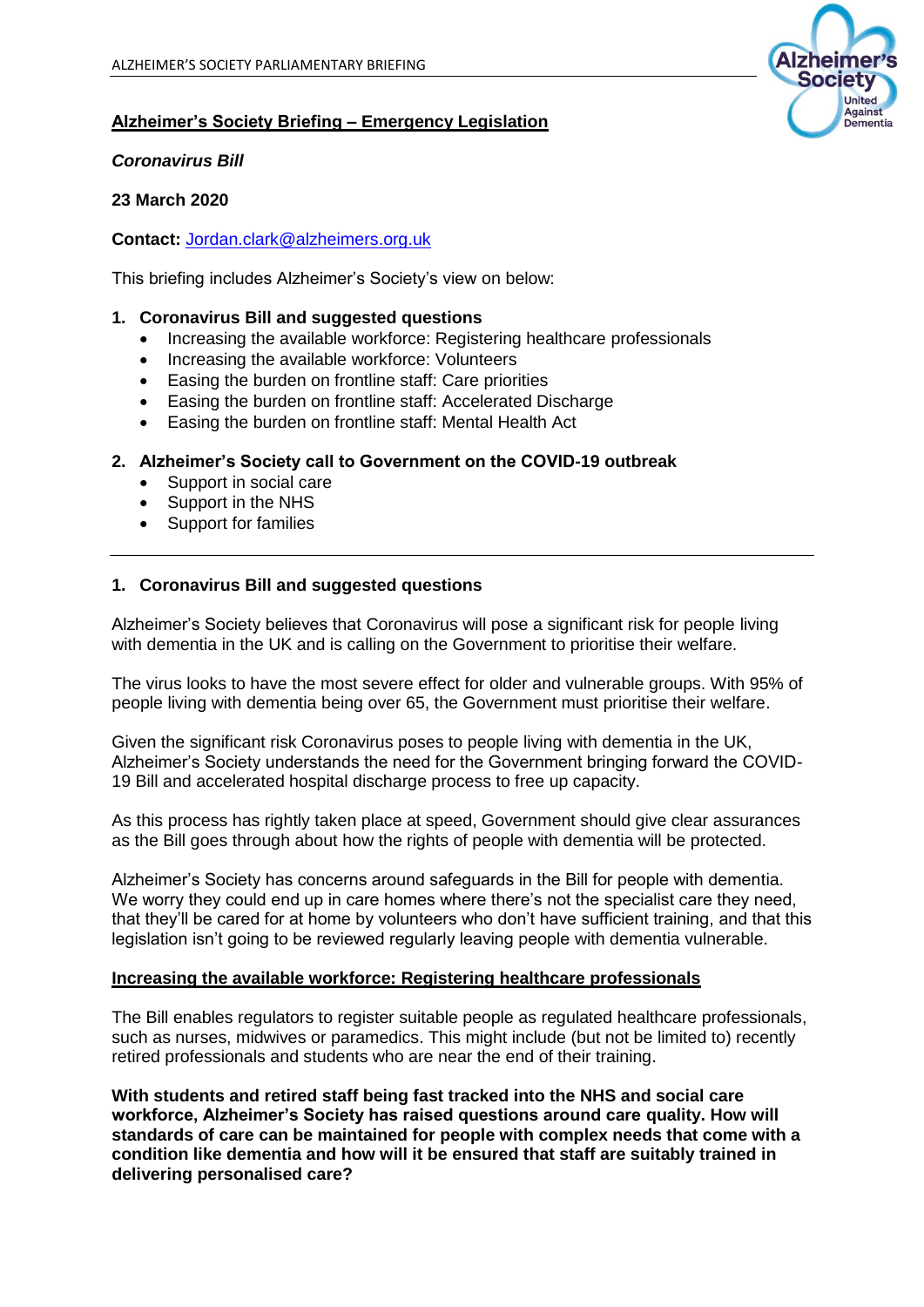

# **Increasing the available workforce: Volunteers**

The Bill also introduces an Emergency Volunteer Leave Compensation Fund to compensate for lost earning. Volunteers play a critical part in the provision of health and social care at present. As they will play an enhanced role in social care through the Volunteer Emergency Leave Compensation Fund, it is important to know how quality care for those with complex needs can be maintained.

The Dementia Friends programme will be useful for volunteers to quickly acquire knowledge and understanding of dementia. While volunteers play a crucial role, it would be important that they do not take on tasks they are not equipped to do. This will raise safeguarding issues, and it is important they do not replace the role of a qualified practitioner.

**How is the Government going to support dementia training for social care staff and any volunteers in social care over the outbreak period, and has the Government considered Dementia Friends awareness sessions for these groups?**

**With volunteers playing an enhanced role, Alzheimer's Society has raised questions about training and support. How will the Government ensure that quality care for those with complex needs can be maintained, for both the safety of the volunteers and the people they are caring for?** 

Greater clarity also needs to be given on how these volunteers will be recruited and overseen and whether they will provide Covid-19 testing.

## **Easing the burden on frontline staff: Care priorities**

The amendments made by this legislation to the Care Act 2014 to enable Local Authorities to prioritise the services they offer, in order to ensure the most urgent and serious care needs are met, need to be accompanied by further assurances from Ministers about how these changes will be implemented. Under the proposed law, Local Authorities will not have an obligation to meet "eligible" needs of some of the most vulnerable people in society. In order to speed up discharge, we fear that patients may be transferred to care homes far from their families.

Inappropriate care can have a severe impact on the long-term health of people with dementia. This central guidance for local authorities will be essential to make sure the rights of people with dementia are being protected, at the time of most strain on local systems.

The Impact Assessment for the Bill says provisions would also provide Secretary of State with a power to direct LAs to comply with Government guidance regarding the principles they should follow when prioritising care.

### **When will the guidance for local authorities be ready? Will Ministers commit to make sure that the rights of people with dementia are protected at the peak of the crisis?**

The Bill says that these powers would only be used if demand pressures and workforce illness during the pandemic meant that local authorities were at imminent risk of failing to fulfil their duties.

**Certain regulations in the Care Act will be temporarily lifted, dependent on demand pressures on local authorities, and Alzheimer's Society has raised questions about the impact on people living with dementia. How will the demand pressures be**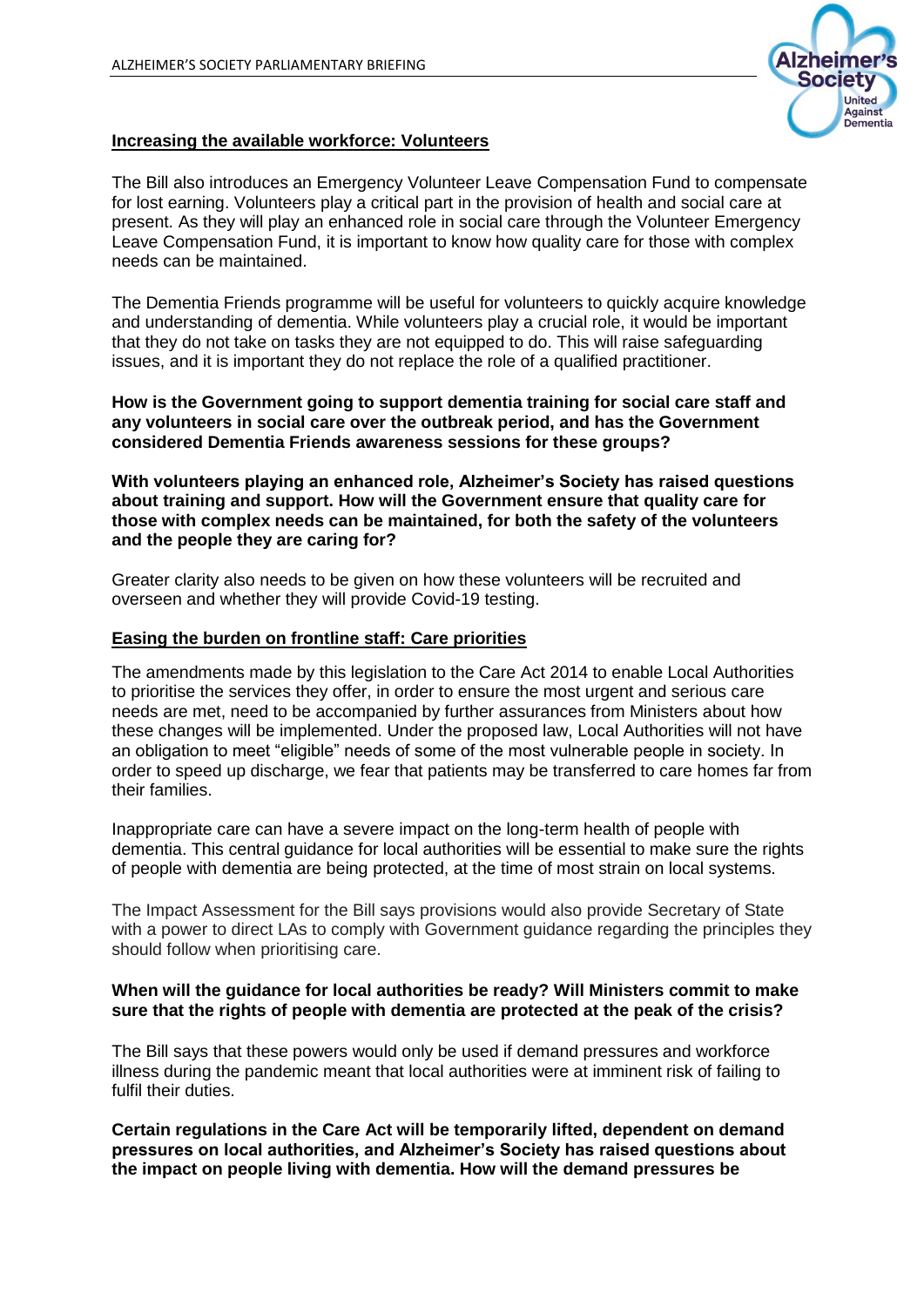

**measured, and who by, and who decides whether local authorities are at imminent risk of failing to fulfil their duties.**

# **Alzheimer's Society would like the Government to clarify what safeguards will be in place to ensure that people with dementia are not put at risk of serious harm or neglect during this crisis? If councils will not have the same duty to meet their needs, how will Government ensure temporary standards do not become the 'new normal'?**

The Government must explain how they will ensure that people receiving fewer visits from health professionals will not be at greater risk of Covid-19 symptoms being undetected.

# **Easing the burden on frontline staff: Accelerated discharge**

People with dementia have complicated needs and require support from dedicated and highly trained professionals. If people with dementia's needs are not met, or if they are supported by staff who are not trained to properly support them, then their condition can deteriorate rapidly. We fear that inappropriate discharge risks irreversible damage being done to the wellbeing of vulnerable people with dementia.

# **Can the Government give assurances that people with dementia will not be discharged to unsuitable care homes without staff that have had dementia training?**

# **Easing the burden on frontline staff: Mental Health Act**

We already know that people with dementia have poor experiences when being provided with care and treatment under the Mental Health Act. The proposals within this Bill, which relax the current rules would significantly weaken the safeguards available to people.

Although, Alzheimer's Society acknowledges that changes may need to be made to continue the functioning of the health service at a time of staff shortages, this cannot be at the expense of people with dementia.

Currently there are strict timeframes that must be adhered to when detaining someone under the Mental Health Act. Section 2 and Section 3 are most commonly used for people living with dementia. Under Section 2, people cannot be detained for longer than 28 days, and Section 3 lasts for an initial period of 6 months. Alzheimer's Society finds the proposals to remove time limits in mental health legislation concerning and could potentially result in people with dementia being detained for longer than necessary.

**The Bill says that temporary changes to the Mental Health Act would be brought in only in the instance that staff numbers were adversely affected during the pandemic period. Alzheimer's Society has warned that this could result in people with dementia being detained for longer than necessary. Who will have responsibility for judging staff numbers and what is the definition of "adversely affected"?**

# **2. Background: Alzheimer's Society call to Government on the COVID-19 outbreak**

Alzheimer's Society believes that Coronavirus poses a significant risk for people living with dementia in the UK and is calling on the Government to prioritise their welfare.

Alzheimer's Society welcomes the money provided for NHS and local authorities to deal with Coronavirus but is calling on the Government to say how it's going to be used to protect vulnerable people with dementia.

The virus looks to have the most severe effect for older and vulnerable groups.